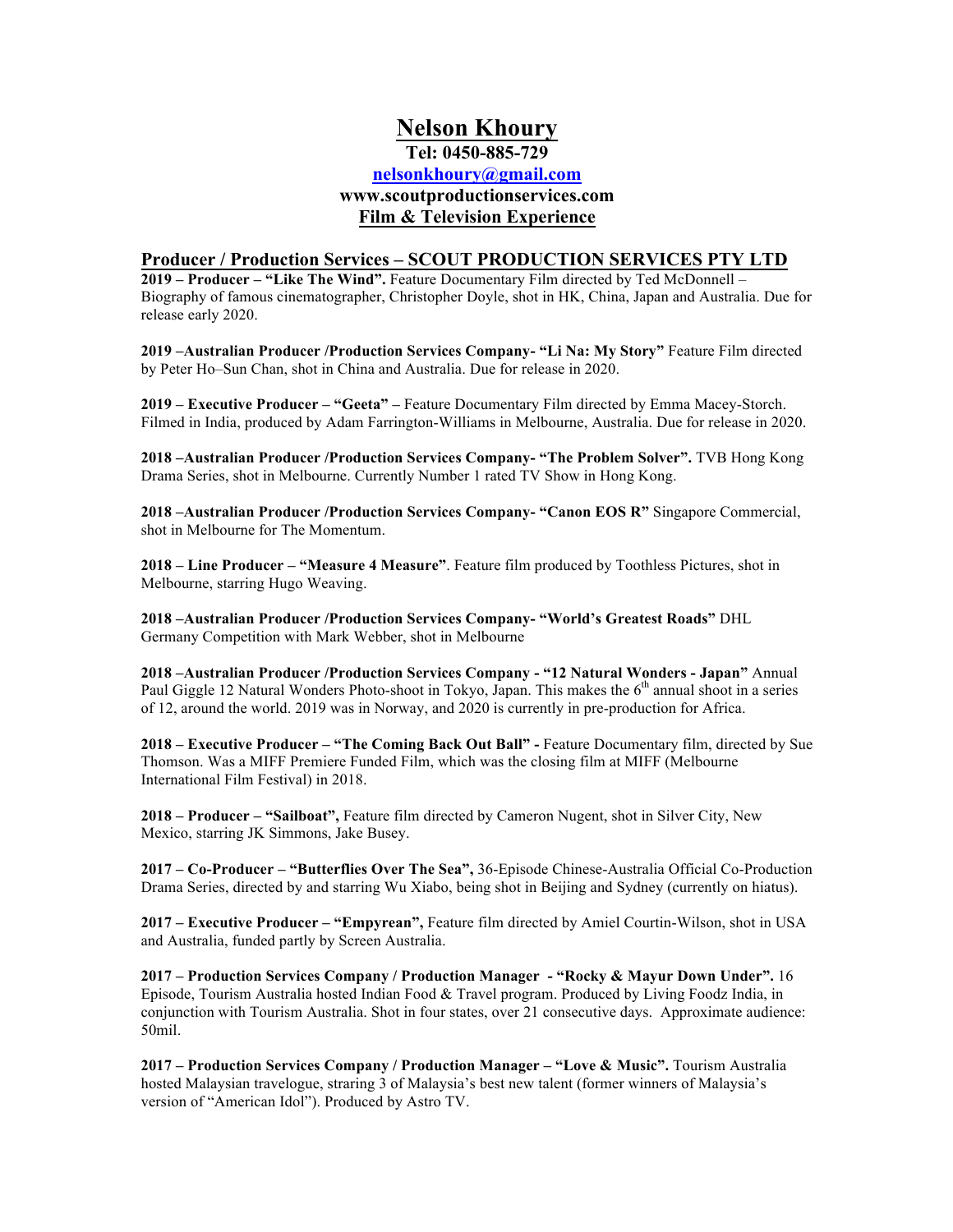**2016 – Production Services Company – "Saving Cameron Dallas".** Netfilx Original Series, Production Services for Australia / NZ portion of Cameron Dallas World Tour.

**2015 – Producer – "A Journey Through Time With Anthony".** Feature film shot 34 days in Melbourne, as well as China, Japan and Hong Kong. Chinese Producer – Zhou Xun, Hong Kong Producer – Amy Chin, Ikon Films.

**2015 – Australian Producer / Production Services Company (Scout Production Services). – "The Rise Of A Tomboy".** Feature Film produced by DNA Film, Beijing. Shot 6 days in Sydney. Executive Producer – Mason Xu.

**2015 – Co-Producer – "What Lola Wants**", directed by Rupert Glasson, produced by Ayisha Davies, starring Sophie Lowe and Beau Knapp.

**2014 /2015 – Australian Producer – "Love At World's End"** to be produced with Hero Films as Official Chinese Australian Co-Production. Chinese Producer – Peter Luo. Have spent 12 months developing script, location scouting and strategies for Hero Film.

# **Production Management**

**2017 – Production Manager – "Vani Rani".** Tourism Australia hosted Indian drama, shot in Victoria. Approximate audience: 40mil.

**2015 – Production Manager – "Tastes Down Under".** 16 Episode Travelling / Cooking hosted by world class chef Viki Ratnani. Produced by Living Foodz India, in conjunction with Tourism Australia. Shot in four states, over 21 consecutive days.

**2013 – Production Manager – "Patrick"***.* Feature film produced by IFM Films. Produced by Tony Ginnane, Directed by Mark Hartley.

**2012 – Production Manager, 2nd Unit –** "Offspring – Season 3", 13-episode drama series. Produced by John Edwards, Imogen Banks / Southern Star Productions, Line Producer – Peter Muston.

**2011 – Production Manager – "John Doe".** Feature Film produced by John Doe Productions. Director – Kel Dolen, Producer – James Vernon, Co-Producer – David Lightfoot.

**2010 – Production Manager / Co-Producer –** "Spiderwalk". Film Victoria Funded Short Film, produced by iCandy Productions. Director – Raphael Sammut,

**2010 – Production Manager /Associate Producer** – "The Prelude". Australian Short Film, shot in New York City. Director – Eddie Martin, Producer – Lizzette Atkins.

**2009 – Production Manager –** "Honoka'a Story". Feature Film produced by Robot Films, Twin Planet Films. Director – Atsushi Sanada, Producers – Garry Bassin, Chris Bongirne.

**2008 - Production Supervisor –** "The Bleeding". Feature film produced by Indifferent Entertainment. Director – Charlie Picerni, Producer – Michael Tadross Jr.

- **2007 – Production Supervisor –** "Man on Wire". Feature film produced by BBC/Discovery Channel. Director – James Marsh, Producer – Maureen Ryan, Simon Chin.
- **2007 – New York PM / Fixer** "Who Do You Think You Are". Produced by Wall to Wall Productions. Director - Sue Hills. British documentary series - one episode featuring Jerry Springer.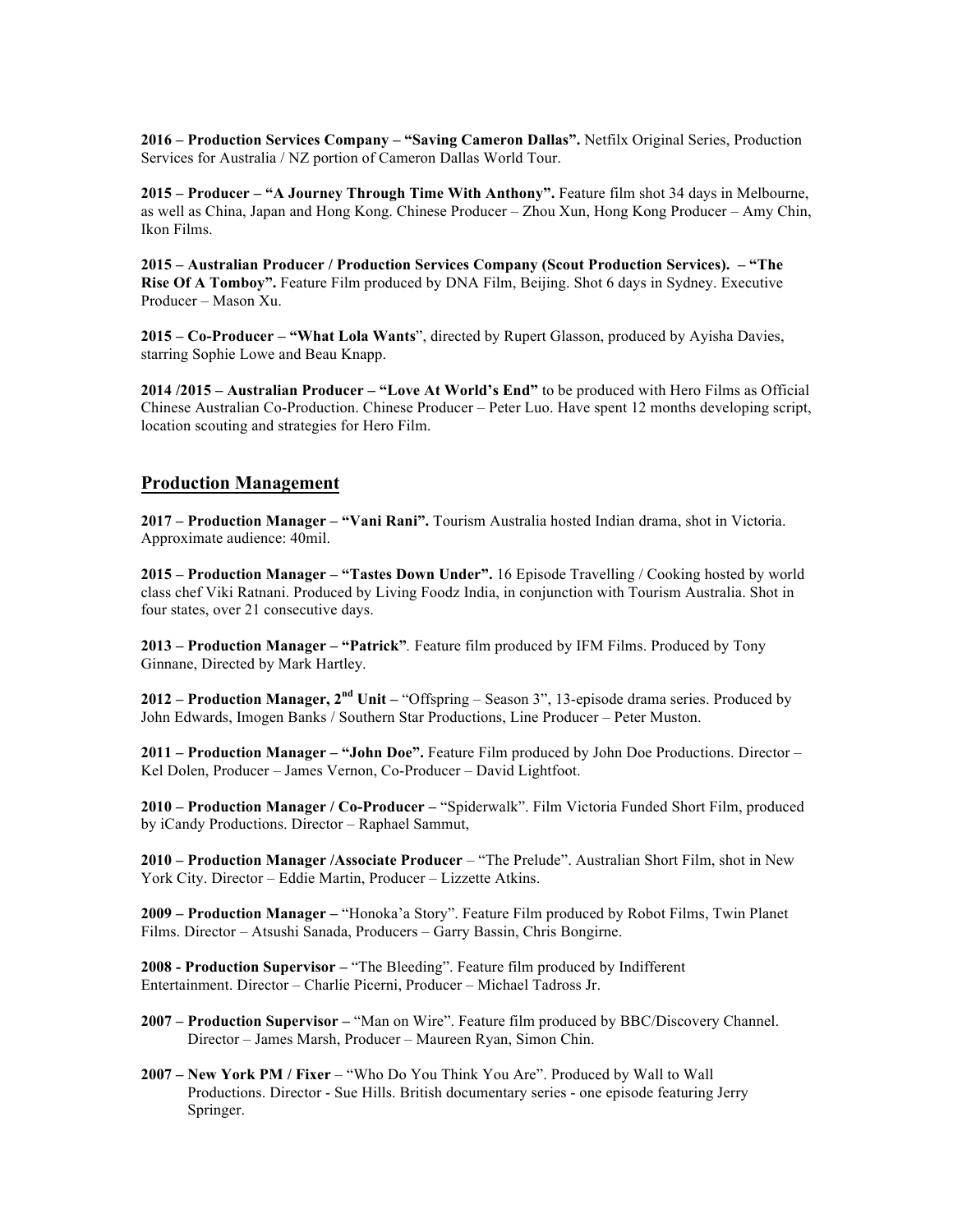**2005 – Production Manager / Associate Producer** - "Pop Star:P.I.". Feature film produced by Sharkey Productions. Director – Erik Sharkey, Producer – Charles Riccardi,

### **Location Management**

**2013 – Location Manager** – "Kill Me 3 Times" – Feature Film. Directed by Kriv Stenders, Produced by Larry Malkin, Share Stallings, Tania Chambers. Line Producer – Jane Sullivan.

**2013 – Location Manager –** "Son Of A Gun" – Feature Film. Directed by Julius Avery, produced by Tim White. Line Producer – Catherine "Tatts" Bishop.

**2012 – Location Manager –** "Magazine Wars" – 2 Part Drama Series. Produced by John Edwards, Mimi Turner / Southern Star Productions.

**2012 – Location Manager –** "Time Of Our Lives" (First Episode). Television Series produced by Amanda Higgs, Judy McCrossin / ABC-TV. Line Producer – Brendan Campbell.

**2011 – Assistant Location Manager (New York)** – "W.E." – Feature Film. Directed by Madonna. Line Producer (NY) – Chris Bongirne.

**2010-2012 – Location Manager –** "Offspring" – Seasons 1,2 & 3, (39 episodes). Produced by John Edwards, Imogen Banks / Southern Star Productions, Line Producer – Ross Allsop / Peter Muston.

**2010 – Location Manager –** "Tangle", Season 2. Produced by John Edwards, Imogen Banks / Southern Star Productions, Line Producer – Ross Allsop.

**2009 – Location Manager** – "Offspring", 2-hour telemovie (Pilot Episode). Produced by John Edwards, Imogen Banks / Southern Star Productions, Line Producer – Ross Allsop.

**2009 - Location Manager** – "RUSH", Television series produced by John Edwards / Southern Star Productions, Line Producer – Ross Allsop.

**2008 – Location Manager –** "The Good Guy", Produced by Belladonna Films. Director – Julio DePietro, Produced by Linda Moran, Rene Sebastian.

- **2007 – Location Manager (Re-shoots) –** "Order of Redemption", Produced by Baxter Films. Director – Jeff Celentano, Producer – Mike Tadross Jr.
- **2007 – Assistant Location Manager – "**What Happens in Vegas" Produced by 20th Century Fox. Director – Tom Vaughn, Producer – Joe Caracciolo Jr.
- **2007 – Location Manager –** "100 Feet". Produced by Grand Illusions Entertainment. Director – Eric Red, Producer – Jonathon Sanger.
- **2007 – Location Manager –** "Multiple Sarcasms". Produced by Smokestack Productions. Director – Brooks Branch, Producer – Chris Bongirne.
- **2006 – Location Manager (Action Unit) –** "I Am Legend". Produced by Warner Brothers. Director – Francis Lawrence, Location Manager – Paul Kramer.
- **2006 – Assistant Location Manager –** "The Departed", (re-shoots). Produced by Warner Brothers. Director – Martin Scorsese, Location Manager – Nick Bernstein.
- **2006 – Assistant Location Manager –** "Noise". Produced by *Seven Arts Pictures*. Director – Henry Bean, Location Manager – Diego Prange.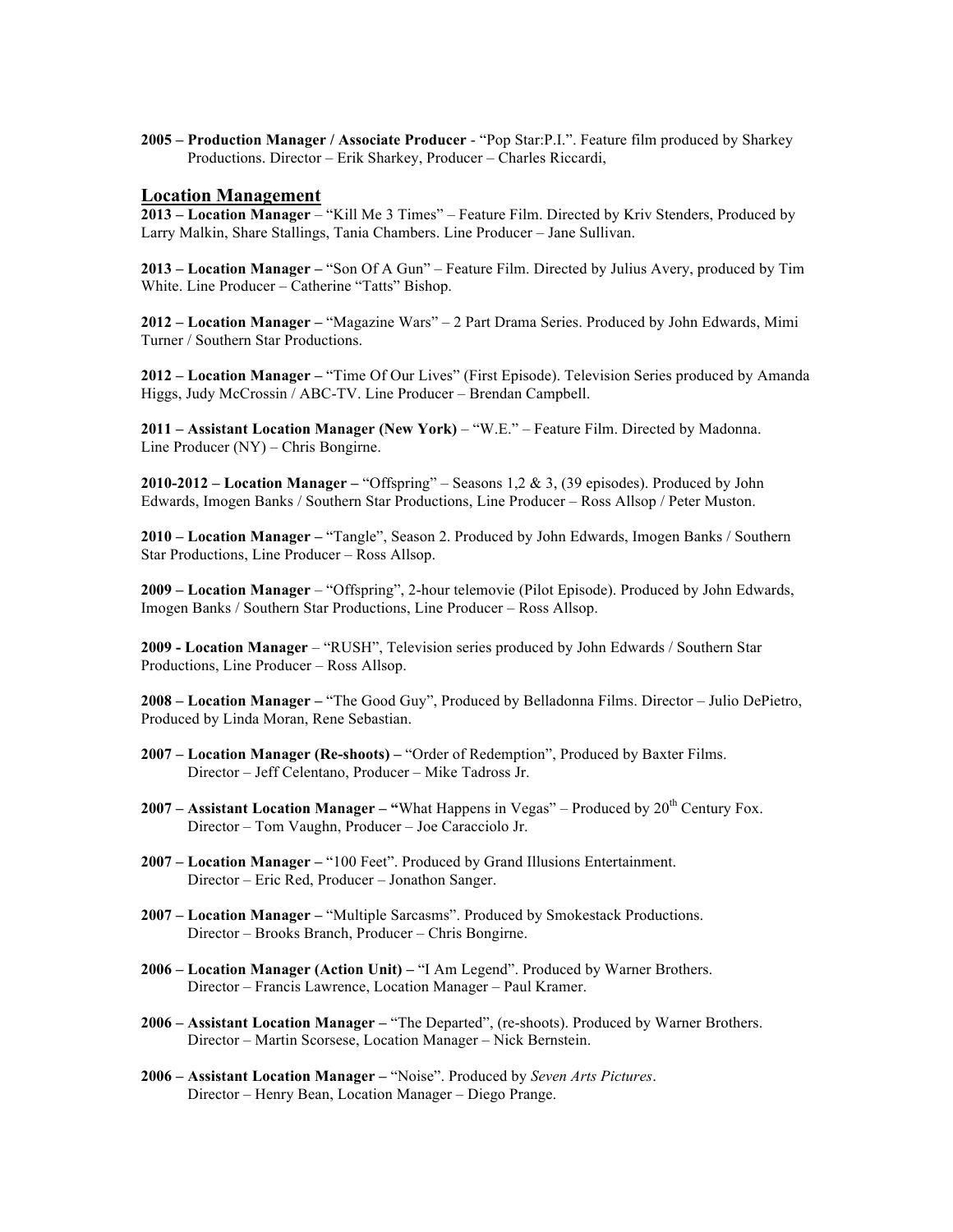- **2006 Assistant Location Manager** "CSI: New York". Produced by *CBS*. Location Manager – Chris Marsh.
- **2005 Assistant Location Manager** Bollywood Feature Film "Kabhi Alvida Na Kehna." Produced by *Dharma Productions.* Director - Karan Johar. Location Manager – Joe White.
- **2004 Location Manager** Feature Film "Kosmos". Produced by *Summernight Entertainment LLC.* Directed by Travis Frick.

## **Location Scout / Assistant**

- **2007 – Location Scout –** "Bounty" Sent by Michael Tadross to scout Argentina & Uruguay for upcoming action film.
- **2007 – Location Scout**  "Assassination of a High School President" Produced by Bob Yari Films. Director – Brett Simon, Line Producer – Brian Bell.
- **2007 – Location Scout –** "The Bourne Ultimatum", (re-shoots) Produced by Universal Pictures. Director – Paul Greengrass, Location Manager – Suk Yi Mar
- **2006 Location Scout -** Feature Film "Jumper". Produced by *New Regency*. Director - Doug Lyman. Location Manager – Audra Gorman.
- **2006 Location Scout -** Feature Film "Feel The Noise". Produced by *Sony BMG*. Director- Alejandro Chomski.
- **2004-2005 – Location Assistant/Scout** "Law & Order: Criminal Intent". Produced by NBC- Universal. Location Manager - Tom Ross.
- **2004 – Location Assistant/Scout** "Without A Trace." Produced by *CBS*. Locations\ Manager- April Taylor.
- **2004 – Location Assistant** Feature Film "The Village" (Photo shoot). Produced by *Touchstone*. Directed by M. Night Shyamalan.
- **2004 – Location Assistant** "CSI: New York". Produced by *CBS*. Location Manager- Len Murack.
- **2003 – Location PA** Feature Film "Stay". Produced by *New Regency Entertainment*. Location Manager - Carla Raj.

#### **Commercials / Music Videos**

**2002 – 2019: Various Producing / Production & Location Managing roles.** Clients included Canon, Bank of Melbourne, Faith Hill, Exit Films, The Guild, Gods & Monsters, Robber's Dog Productions, The Pound, Airbag, Photoplay, Belladonna Productions, Spinnaker Films, Conti Bros Films.

#### **Education**

| $2012 - 2015$ : | Graduate Diploma of Applied Finance<br>Kaplan University. Continuing studies for Masters of Applied Finance.            |
|-----------------|-------------------------------------------------------------------------------------------------------------------------|
| $1993 - 1996$ : | Bachelor of Science: Deakin University, Australia.<br>Exchange Scholarship to University of Waterloo (Ontario, Canada). |